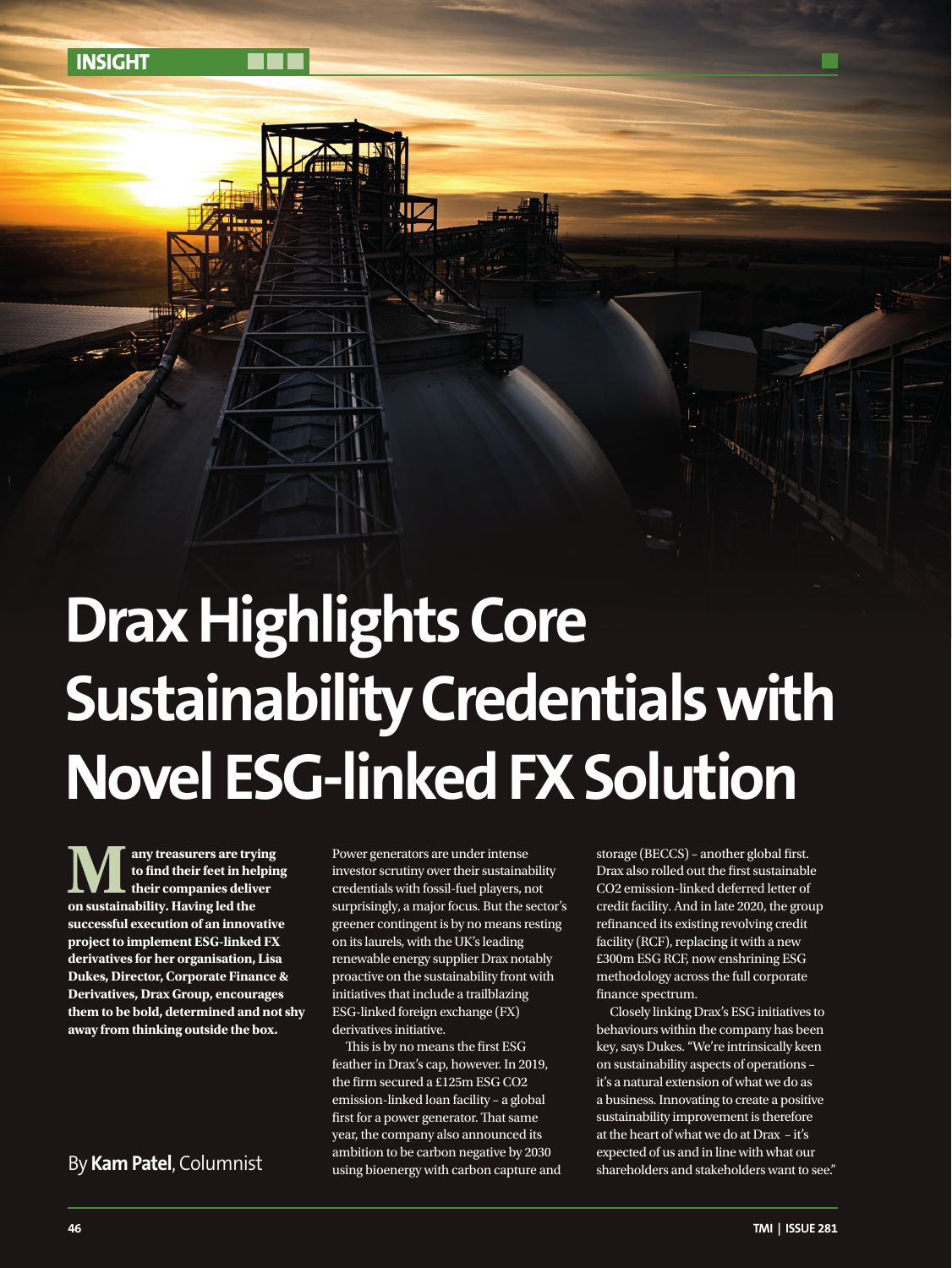## **Moving ESG into FX**

As such, linking Drax's derivatives book to ESG was the next logical step given the size and focus of the company. In a nutshell, the solution applies long-term ESG key performance indicators (KPIs) to shortterm FX trades with two of the company's main banks, NatWest and Barclays, chosen by the firm as partners for the development and execution of the initiative. The ESGlinked FX derivatives agreements cover forwards, swaps and options.

Reflecting on the initial stages of the initiative, Dukes says Drax's treasury decided early on to eschew focus on single-trade solutions in favour of tying the group's sustainability metrics to day-to-day derivative activity: "We wanted to promote positive actions for the future, drive the right behaviours generally, not for one single element. We were also very focused on making sure we wouldn't be creating more work for everybody involved."

The flurry of activity by Drax in executing financial agreements with sustainability at their core has attracted considerable attention: "Two-thirds of our pretty large banking group, indeed even banks not in our current group, have reached out to see how they can support us with similar structures either in the derivative space or elsewhere.

"The initiatives have helped promote similar values among our stakeholders,

66

*The initiatives have helped promote similar values among our stakeholders, including firms in the supply chain, encouraging them to go further in improving their own sustainability.*

including firms in the supply chain, encouraging them to go further in improving their own sustainability. Across Drax's activities, we're trying to promote a focus on sustainability that drives behaviours in the right way."

### **Strong project partnerships key to success**

According to Dukes, NatWest and Barclays responded enthusiastically as partners to the mission, readily coming up with ideas on how the innovative approach could be executed using carbon intensity metrics that Drax had already established and incorporated into its new RCF. Dukes adds that the eventual, highly successful outcome for the collaboration between the three "illustrates how long-term stakeholder relationships and engagement,



**LISA DUKES**

**Director, Corporate Finance & Derivatives, Drax Group**



**MIMI RUSHTON**

**Co-Head, Global FX Sales, Barclays Investment Bank**

striking the right relationships, can support effective innovation".

Mimi Rushton, Co-Head, Global FX Sales, Barclays Investment Bank, echoes Dukes' emphasis on the need for strong, long-term relationships between partners for innovative projects, noting that she and Dukes first interacted on Drax business eight years ago. She adds: "FX can sometimes feel very transactional for many counterparties; it can feel like a one-way street with banks simply responding to client needs. But when relationships develop, such as the one that we are very fortunate to have with Drax, you become thinking partners for each other, and challenge each other to do things differently. That's what we're seeing in the execution of this project."

Rushton was particularly impressed by the "amazing energy and enthusiasm" shown by all parties and the realisation once the framework for the initiative had been decided upon that it could move very rapidly to execution. "From our perspective too, it was important not to create additional unnecessary work for Drax, try not to rely on anything that was too manual or cumbersome for either side. I believe we were smart in thinking about how to accomplish this in the most efficient, pain-free way."

She adds: "ESG is highly topical now, not only because our clients care about it but because their shareholders do as well. With Drax, it was about working with Lisa to find something that would be thoughtful and innovative, certainly, but also remain meaningful long-term as opposed to something that was ceremonial or just ticking boxes."

Like Barclays, project partner NatWest has also enjoyed a strong, collaborative relationship with Drax over many years.